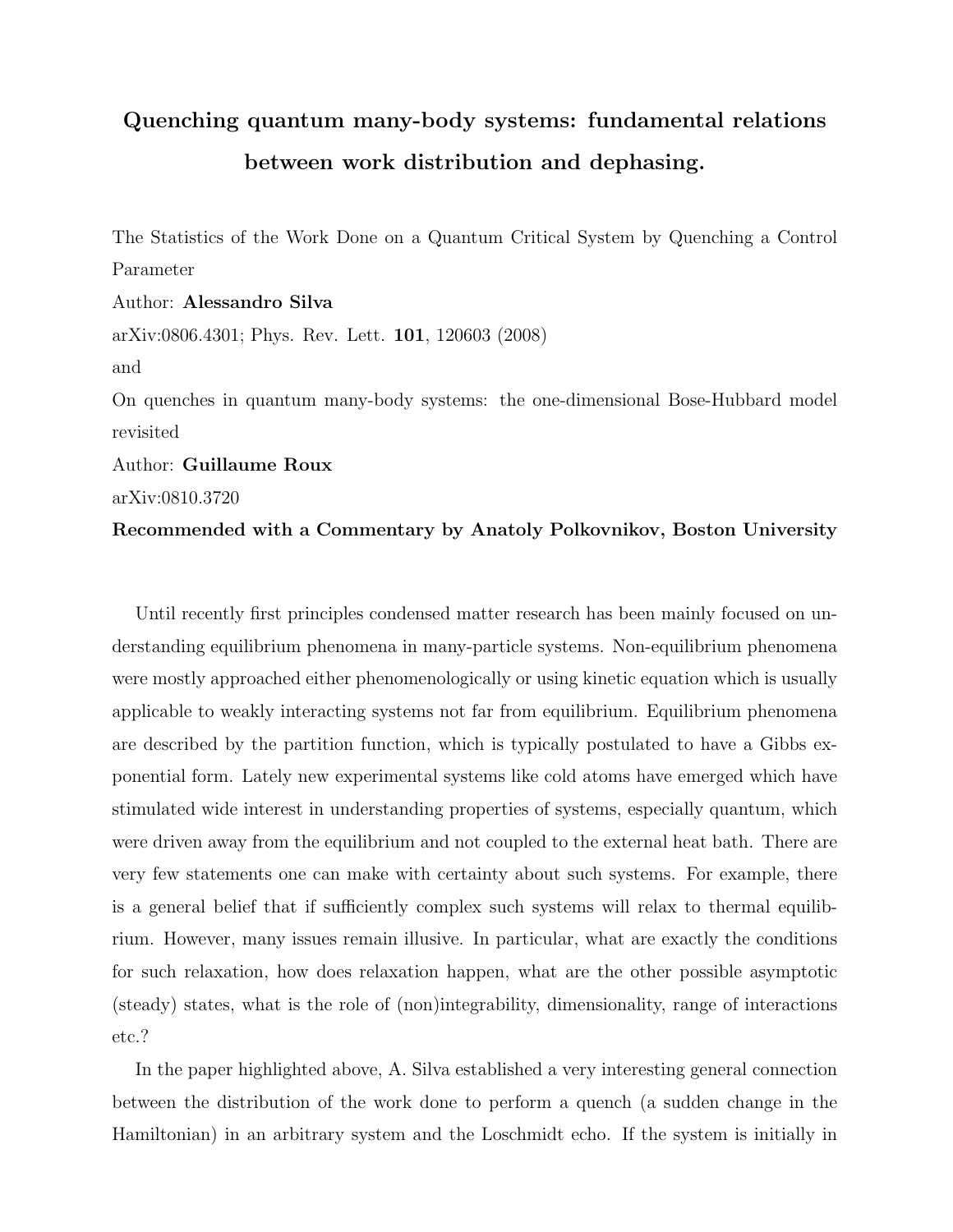the ground state then the work distribution characterizes energy fluctuations in the system after the quench (note that the final state of the system does not have to be equilibrium). At the same time the Loschmidt echo (or fidelity) of the system is the measure describing dephasing in the equilibrium state due to the quench. It is formally defined as  $L(t) = |G(t)|^2$ , where

$$
G(t) = \langle \exp[iH(g_0)t] \exp[-iH(g_1)t] \rangle.
$$
 (1)

Here  $g_0$  and  $g_1$  are the couplings before and after the quench and the expectation value is taken with respect to the equilibrium state corresponding to the coupling  $g_0$ . The Loschmidt echo is often used to characterize quantum chaos (see e.g. Ref. [1]). More specifically Silva establishes the equality between  $G(t)$  and the fourier transform of the work distribution  $P(W)$ :

$$
G(t) = \int dW \exp[-iWt] P(W).
$$
 (2)

This equality between the two seemingly different quantities suggests that there are possible fundamental relations between chaos (which governs the Loschmidt echo) and thermalization (which requires very specific energy distribution after the quench consistent with the equilibrium ensemble). This equality is also very closely connected to the Jarzynski's nonequilibrium work relation [2].

In the other paper highlighted above paper G. Roux develops a new numerical method, which allows one to directly compute diagonal (stationary) elements of the density matrix in a arbitrary system after a quench without need to compute the whole density matrix. These diagonal elements of the density matrix determine energy, all its moments and other conserved quantities in the system after the quench. They also determine all long-time properties of the system after it relaxes to the steady state (see e.g. Ref. [3]). Using ideas similar to Silva's, G. Roux develops an algorithm for computing the fourier transform of the quantity  $A(t) = \langle \psi(t) | \psi(0) \rangle$  - the overlap of the wave function after the quench and the initial wave function. Up to an inessential phase,  $A(t)$  coincides with  $G(t)$  for the case of the pure initial state. In particular,  $|A(t)|^2$  precisely gives the Loscshimdt echo  $L(t)$  in the system. In turn the fourier transform of  $A(t)$  contains all the information about the diagonal (stationary) elements of the density matrix. This method allows one to do calculations in much bigger systems then using the exact diagonalization and it also gives direct access to the long-time properties of the system (overcoming the main limitation of DMRG methods [4]).